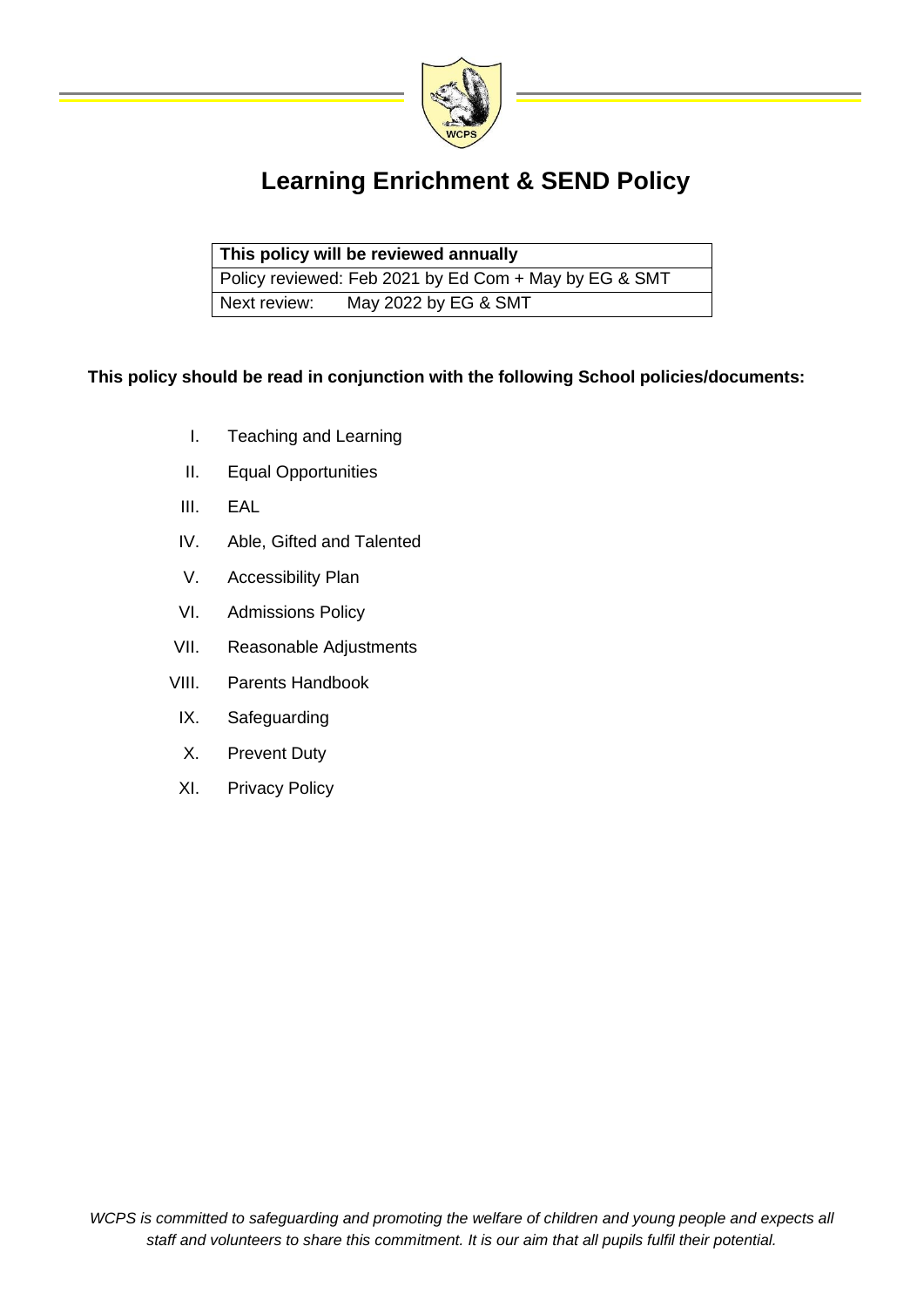## **CONTENTS PAGE**

| Learning Enrichment Staff and their Responsibilities  Page 4 |  |
|--------------------------------------------------------------|--|
|                                                              |  |
| Curriculum, Targets and Integration Strategies  Page 6       |  |
|                                                              |  |
|                                                              |  |
|                                                              |  |
|                                                              |  |
|                                                              |  |
|                                                              |  |
|                                                              |  |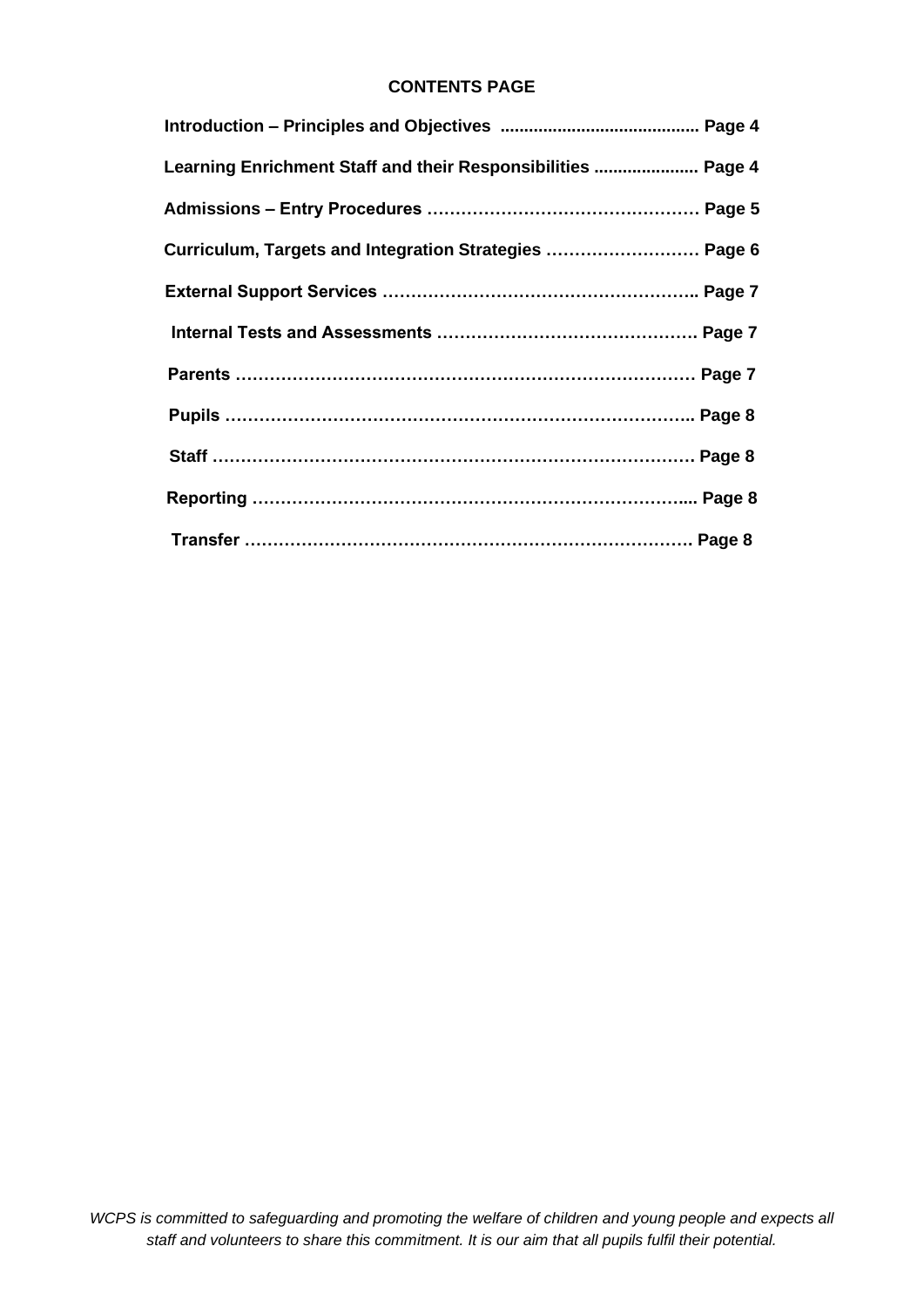#### **Introduction – Principles and Objectives**

Learning Enrichment ("LE") at Wimbledon Common Preparatory School ("The School") exists to help all children achieve their learning potential, whether or not they have a specific learning difficulty and/or disability.

We believe that thinking in terms of learning enrichment, stresses the notion that support must, and should, be available for all children during their time at the School. The need for support may be short-term, as a result of absence, or a difficulty with a particular subject, or long-term for those with a disability, a specific learning difficulty or simply a less conventional learning style.

The LE department aims to preserve and develop our children's self-esteem and motivation. We also aim to encourage a desire to learn by not simply responding to a learning difficulty in terms of remedy, but by enhancing learning and using the children's stronger skills to support and develop the weaker skills.

LE helps staff and parents to develop a greater awareness, as well as understanding of, specific learning difficulties and disabilities. It supports staff and parents to provide, where appropriate, differentiated learning strategies to help maximise the learning potential of all children.

We believe that if all children are to achieve their full potential, they must have total access to the curriculum.

The LE department operates with an "open door" policy for children, staff and parents.

This policy is intended to address the relevant recommendations of the Equality Act 2010, the new SEND Code of Practice (0-25) 2014, the Children and Families Act 2014 and related documents and legislation, as well as the guidelines outlined in the School's Accessibility Policy.

This policy is placed in the Staff Policies folder, the School's website and is sent to the Governing Body. It is reviewed annually.

#### **Learning Enrichment Staff and their Responsibilities**

The role and the names of the staff with specific responsibilities within the LE department are:

- Head Teacher Mr Andrew Forbes
- SENDCo/Learning Enrichment Teacher Mrs Elisabeth Goodchild

Provision for pupils who require some additional support during their education at the school is the responsibility of all staff. However, the Governing Body, the Head Teacher, the SENDCo/Learning Enrichment teacher carry some additional responsibilities.

#### A. All Staff:

All teaching staff are responsible and accountable for the progress and development of the pupils in their class, including where pupils receive support from teaching assistants and/or specialist staff. They are responsible for setting suitable learning challenges, responding to the pupils' diverse needs, for overcoming potential barriers to learning and for monitoring progress. All staff are involved in the implementation of the school's Learning Enrichment policy and are fully aware of the procedures for the identification, assessment and making provisions for our pupils with Learning Enrichment needs.

#### B. The Governing Body

The Head Teacher reports to the governors regularly as part of the regular update to the governing body and includes any relevant information on LE and SEND pupil provision, as necessary.

*WCPS is committed to safeguarding and promoting the welfare of children and young people and expects all staff and volunteers to share this commitment. It is our aim that all pupils fulfil their potential.*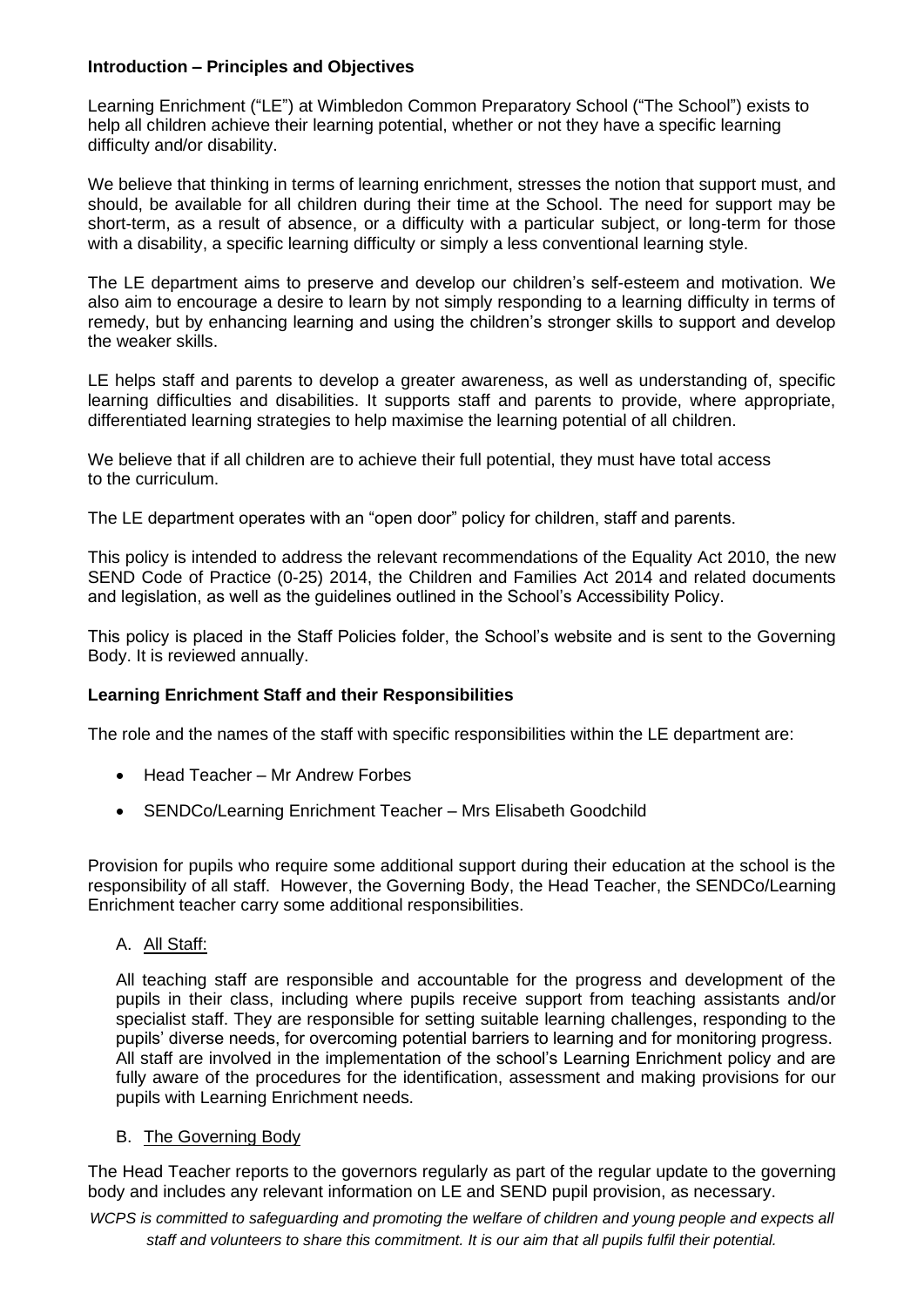## C. The Head Teacher

At the weekly child forums, staff formally inform her if a child fails to progress within expectations and/or appears to be struggling with the demands both in, and out, of the classroom. In addition, the Head Teacher operates an "open-door" policy whereby staff can raise awareness of any cause for concern regarding a pupil.

The Head Teacher line-manages the SENDCo and the LE Teacher.

## D. The SENDCo

The SENCo is responsible for the day to day management of all learning enrichment and SEND provision in the school. This involves the following:

- 1. following up on all causes for concern
- 2. operating and maintaining the LE/SEND Registers
- 3. overseeing and maintaining the records of all pupils with LE needs, including pupils with English as an Additional Language (EAL), English as an Other Language (EOL) and children identified as Able, Gifted and Talented
- 4. prepare and write Individual Support Plans (ISP)
- 5. liaise with external support agencies, such as Speech & Language Therapists and Educational Psychologists
- 6. liaise with external support agencies to coordinate, maintain and implement Educational Healthcare Plans in conjunction with the local authority.
- 7. coordinating regular reviews of LE Provision as well as pupils' targets and progress
- 8. provision of support during the admissions process: Observed Play Session (OPS)
- 9. provision of, and contribution to, staff inset-training
- 10. provision of training for parents via parents' workshops
- 11. maintain and contribute to the LE Policy
- 12. support, and contribute to, all other school policies
- 13. liaising with the Governing Body as/when required
- E. The LE teacher

The LE teacher is responsible for providing specialist support to pupils who require some additional specialist support in class, in small group sessions or in specific one to one lessons. The LE teacher liaises with class-teachers when, and where, LE support can best take place and prepares a timetable for these pupils.

#### **Admissions – Entry Procedures**

LE provides advice and support to ensure that all reasonable adjustments have been put in place for children with SEND and/or any medical needs during all aspects of the admissions process.

For more detailed information, please see the Admissions Policy on the Wimbledon Common Preparatory School website.

*WCPS is committed to safeguarding and promoting the welfare of children and young people and expects all staff and volunteers to share this commitment. It is our aim that all pupils fulfil their potential.*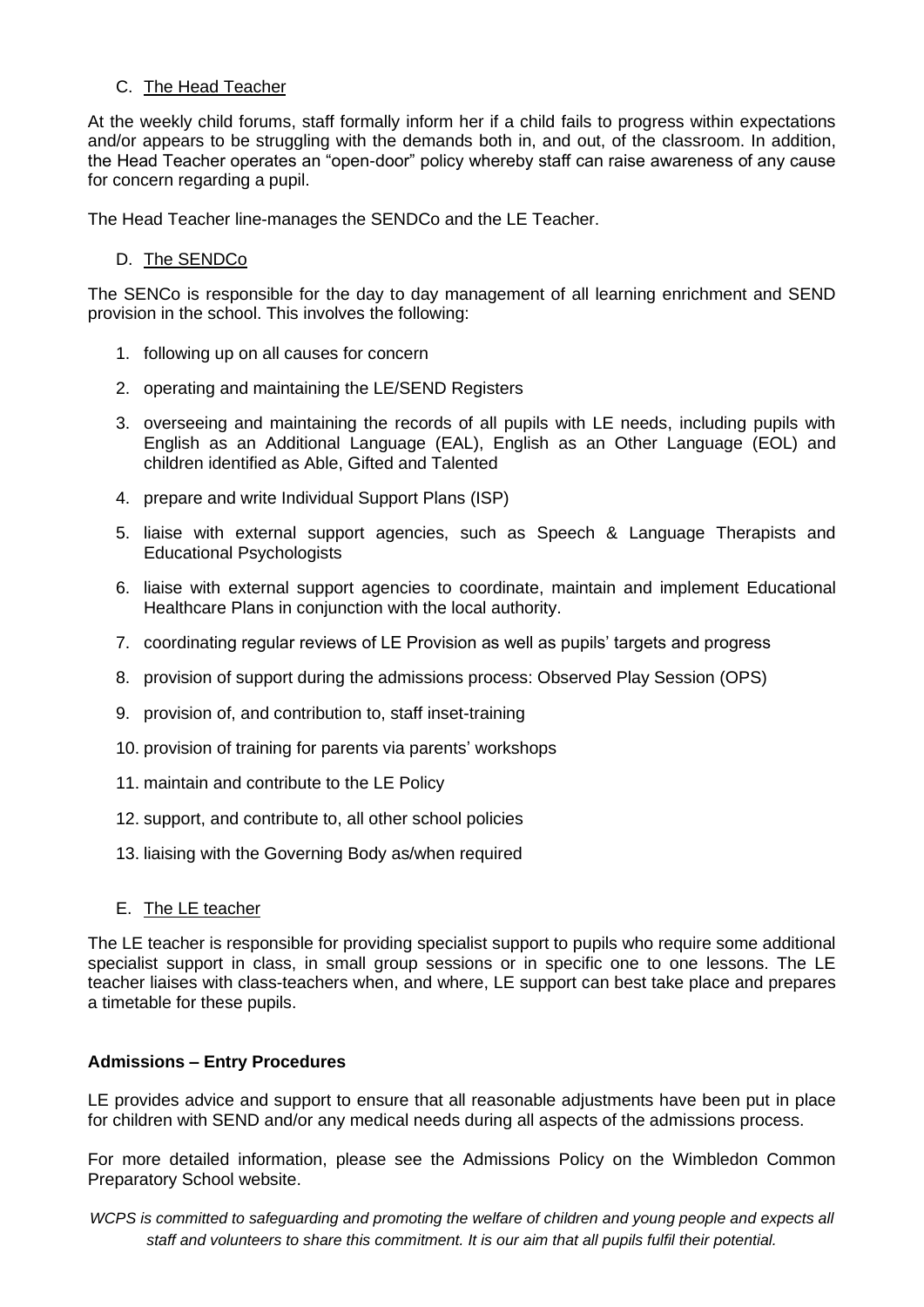## **Curriculum, Targets and Integration Strategies**

In order that children with Learning Enrichment needs have full access to the curriculum, they follow a fully integrated teaching programme. This means that children are supported to participate fully in all aspects of the class curriculum, the School's extra-curricular activities and the School's pastoral provisions.

All teaching staff are responsible and accountable for the progress and development of the pupils in their class, including where pupils receive support from teaching assistants and/or specialist staff. They are responsible for setting suitable learning challenges, responding to the pupils' diverse needs, for overcoming potential barriers to learning and for monitoring progress.

Should there be an indication that a pupil is not making progress within line of expectations the following procedure will be followed: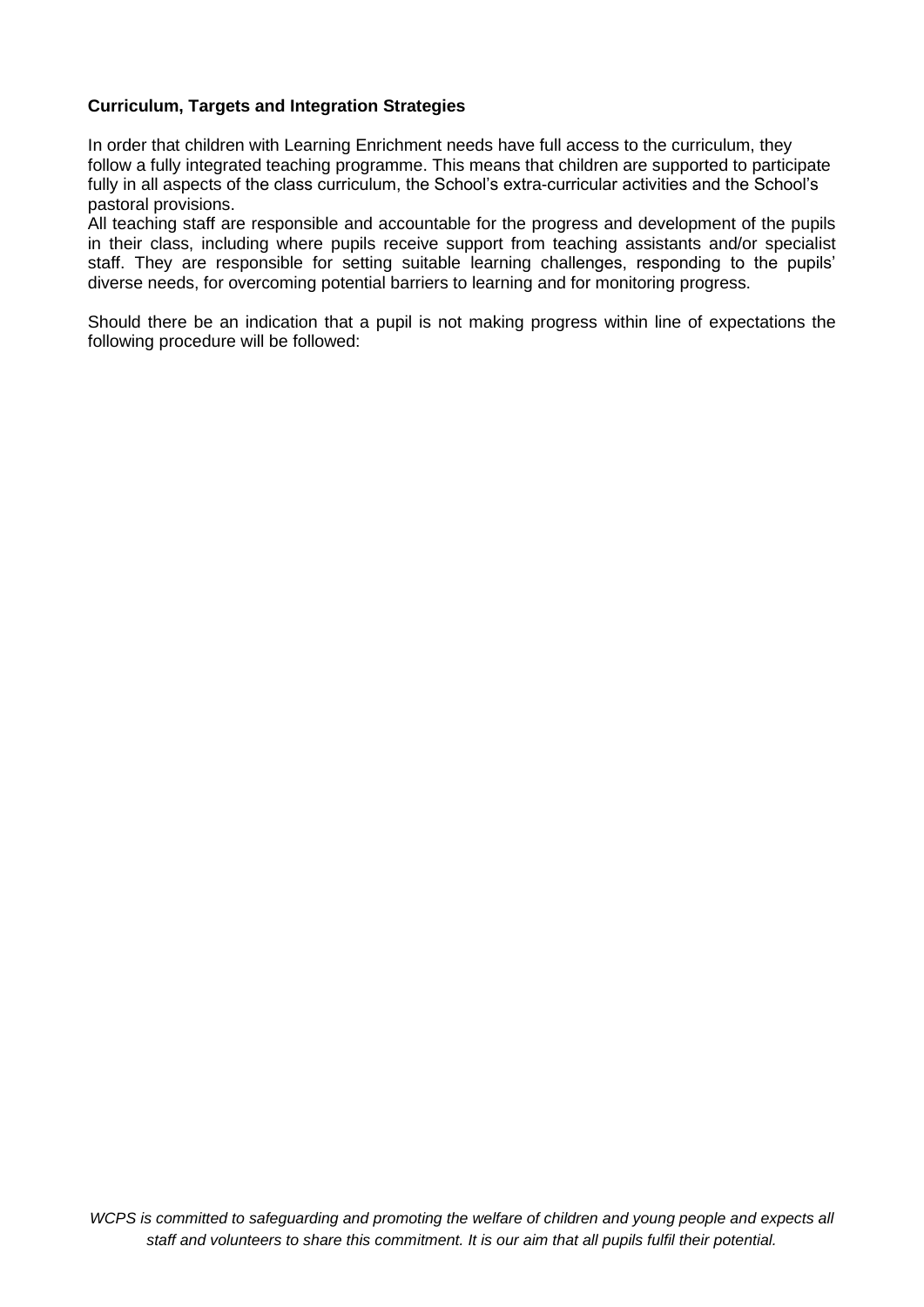

*WCPS is committed to safeguarding and promoting the welfare of children and young people and expects all staff and volunteers to share this commitment. It is our aim that all pupils fulfil their potential.*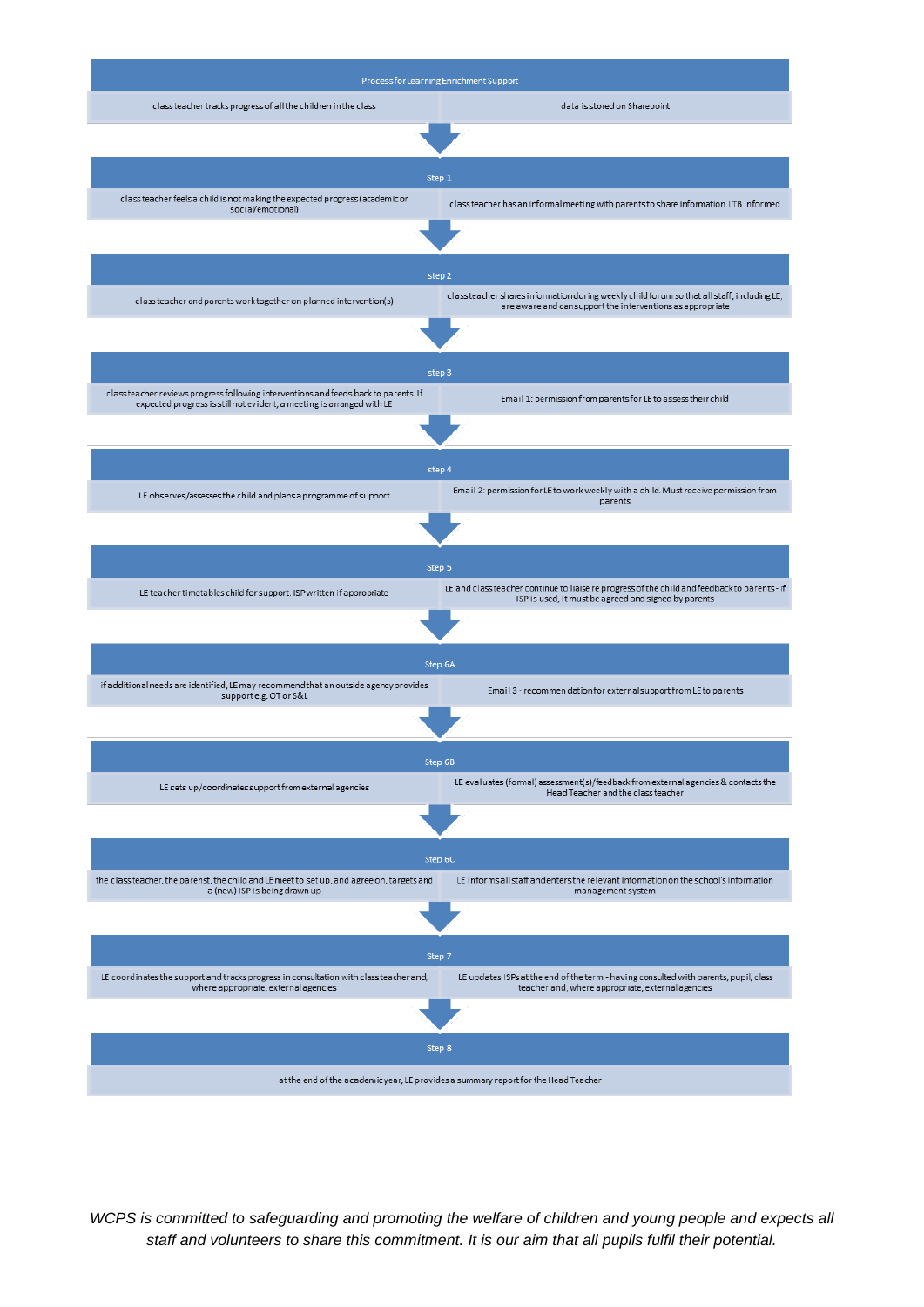Where deemed appropriate, the LE teacher will provide lessons on a one to one basis or in small groups. Support may also be given in class. LE lessons will be scheduled on a week by week basis to accommodate for any weekly changes to the class timetable.

At all times, pupils are encouraged to explore and develop learning strategies and techniques which enable them to fulfil their potential. After consultation with the pupil, his parents and appropriate staff, the pupil will be given appropriate strategies to support his specific learning styles. These strategies are recorded in the child's Individual Support Plan (ISP). The ISP is filed in the LE folder in SharePoint and is reviewed on a termly basis.

To ensure that the individual learning needs of our children are identified at the earliest opportunity, class teachers carry out a number of timed base-line assessments during the course of the academic year to identify any children who struggle to communicate their knowledge and ideas both in writing and orally, under time constraints.

Individual Support Plans (ISP) are written by the SENDCo, after consultation with the parents, the pupil, all relevant teaching staff and the Headmistress. The ISPs hold the following information:

- names & dates of any formal assessments
- dates of any previous ISPs
- level of SEND/medical needs/EAL/EOL/A,G + T
- list of areas where the pupil does not yet meet expected criteria or indeed well exceed the expected criteria
- details of level of intervention and targets
- additional classroom strategies
- review date

#### **Internal Tests and Assessment**

During internal assessment and class tests, the School will seek to provide special arrangements for those children who have identified LE needs, to ensure that they have full access to their tests and assessments and are able to show their skills and knowledge in an appropriate manner. Pupils, who present with a temporary learning need on an assessment or test day, will also be supported.

#### **Parents**

Parents are encouraged to work in close partnership with the School at all times and this includes communications with the LE department. The LE department operates an "open door" policy, however, if a parent has a concern about the (academic) progress of his/her child, the School encourages parents to contact, in the first instance, the class teacher or the Head Teacher, depending on the nature of the concern. It is School policy to work very closely with parents and their children, at all times, in order to resolve any causes for concern as soon as possible.

#### **Pupils**

The LE department operates an "open door" policy and pupils are always welcome to seek some support from the LE teacher. In addition, it is a principle of the LE department that pupils are consulted at each stage during their need for specific learning support.

#### **Staff**

LE informs and updates class teachers on an on-going basis via pupil files within the LE domain in SharePoint, in face to face meetings and formally during the weekly staff meetings. LE provides regular staff training as part of the whole school Inset-training programmes.

*WCPS is committed to safeguarding and promoting the welfare of children and young people and expects all staff and volunteers to share this commitment. It is our aim that all pupils fulfil their potential.*